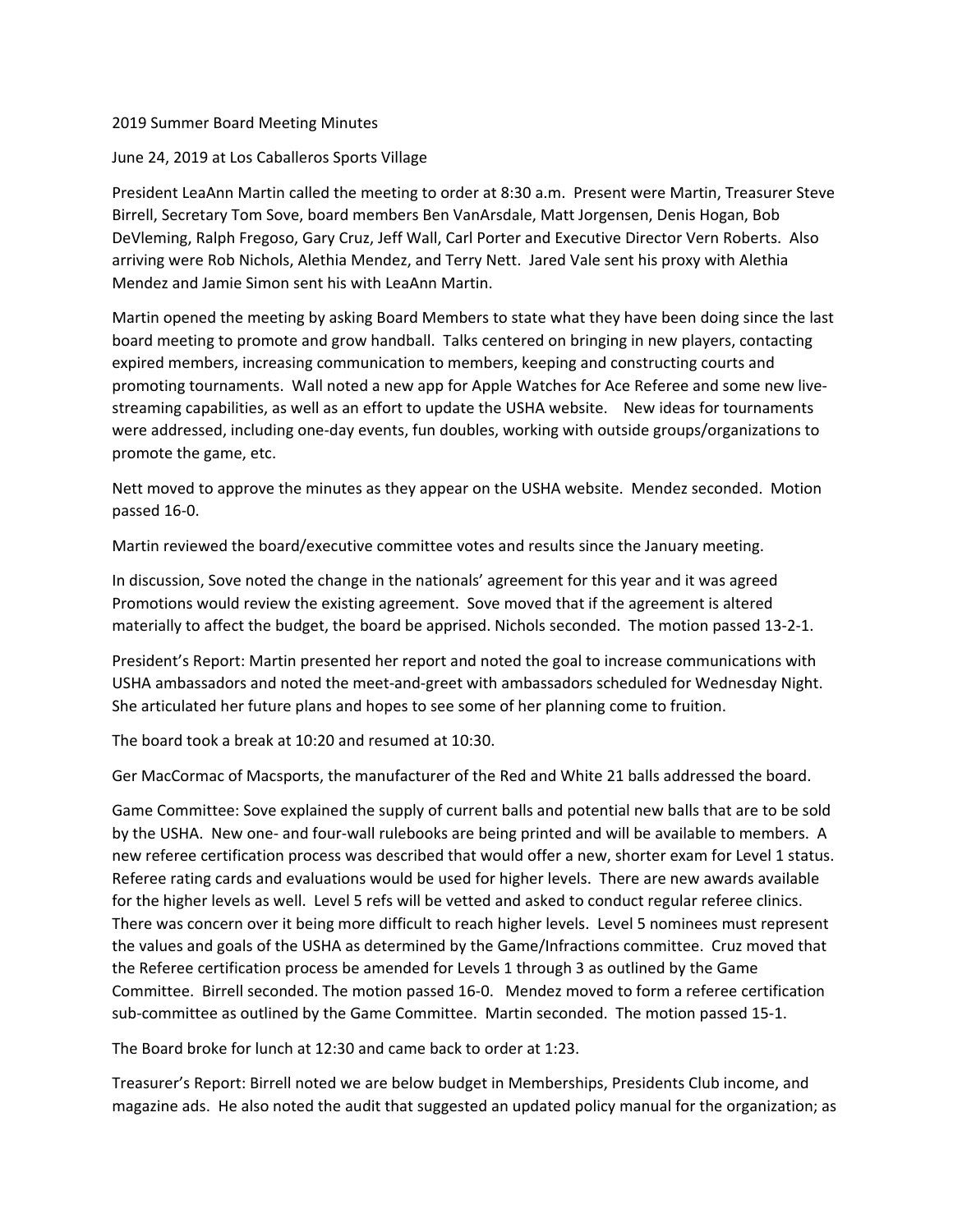well as updated procedures, which staff has already started implementing. DeVleming and others want to follow‐up with the expired members, who recently came off the membership roster. Nett and Martin asked about budget issues coming up. Birrell did an analysis of balls sales to learn of potential impact of a potential new ball. Talk of a new pricing structure for distributors as well as the potential new ball that is to be sold by USHA will be developed by Birrell and staff.

Planning: Martin noted the three‐year plan process and reminded each committee chair to forward her the goals for collating for the winter meeting. The Presidents Club continues to sponsor our junior tournaments, upgrading the Hall of Fame, and the van.

One‐Wall: Mendez said two new members have been added to the committee, allowing for broader representation outside of New York. She talked of the work being done to have multiple member‐ discount events to make membership worthwhile. The wall ball event fee was collected and players will see the value in joining soon, especially if the committee is successful in scheduling more comparable tournaments. The USHA rules were being more widely used in the local events, and referees and the rules are a hot topic in New York right now. There would be an infraction coming from the Wallball event. Three-year goals include unifying local organizations with sanctioning, rules, and reaching out to other area one‐wall groups, developing partnerships with outside groups, and increasing the number of certified referees for one‐wall.

Promotions: Sove noted the prize money for the nationals would be the same as last year. The schedule for next year was discussed. There were some events still needing hosts, including Masters singles and various junior events. The Awards committee added DeVleming and is looking to garner more nominations. Each board member is being asked to make a nomination for an award. Goals include developing a plan for the split nationals, upgrading awards, building prize funds, and developing a sponsorship package.

Collegiate Committee: Martin gave the report for Mike Wells. Planning includes having more student involvement, retaining collegiate players after graduation and growing the number of college programs. The tournament is still a huge success but it's a struggle to fine large facilities to hold it.

First Ace: Hogan outlined the grant reports that had come in for the half‐year. Hogan's three‐year plan includes road shows, growing the number of teachers, and focus on retaining the graduating seniors from the collegiates.

Member Services: Cruz said the membership numbers being down reflected the number of players being down. Also some states had shown improvement in member numbers while some had fallen. A sample letter was developed to be sent to former members. Planning ideas included developing incentives for selling memberships, improve the image of the USHA, membership discounts, and better member services.

Personnel: Nett presented the review of the board self‐evaluation and the scores that needed improvement. Nett has been working on a succession plan for the Executive Director's position for such time as current director retires. Nett will draft the process by July 20 and ask for committee responses by Aug. 1. A final action plan and call would be scheduled for mid-September. Planning goals include making recommendation for developing the executive director's position, update guidelines for personnel, and increasing compensation.